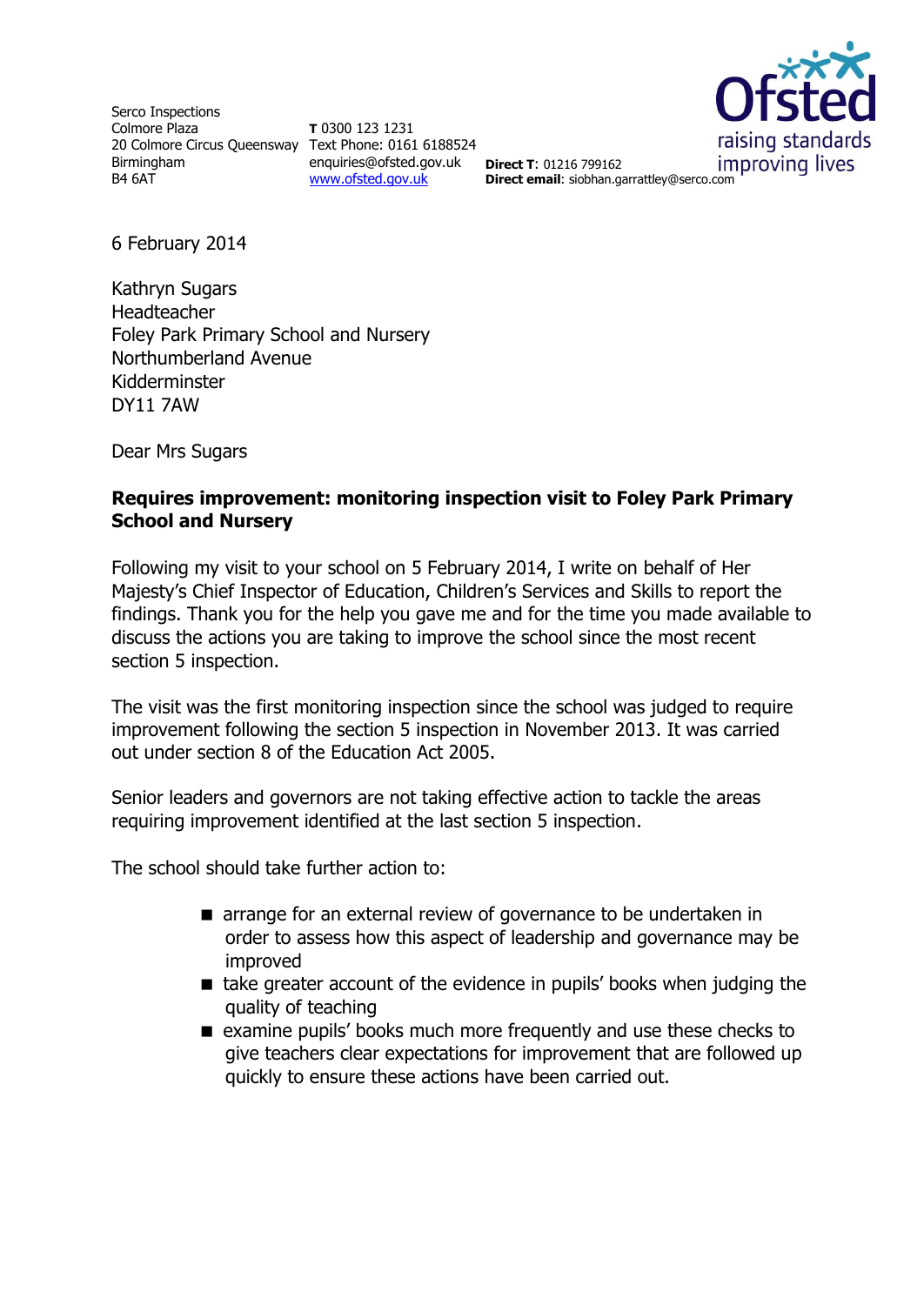

## **Evidence**

During the visit, meetings were held with you and your deputy headteacher, three members of the governing body and a representative of the local authority to discuss the action taken since the last inspection. The school improvement plan was evaluated. Other documents were scrutinized: your checks on the quality of teaching and records of your monitoring of pupils' work. Short visits were made to each classroom to talk to pupils and to look at the work in their books.

## **Context**

The acting deputy headteacher at the time of the section 5 inspection is now a fulltime class teacher and has assumed responsibility for assessment throughout the school. Another teacher within the school has been appointed deputy headteacher and has taken up her post. Teachers responsible for overseeing English and mathematics now have a half-day each week to carry out their responsibilities. Two parent governors have joined the governing body. The school has purchased additional support from an education welfare officer and is in discussion with a National Leader in Education (NLE) about the possibility of receiving support from her school.

## **Main findings**

Significant turbulence in staffing during the period immediately following the section 5 inspection resulted in little improvement last term. Since January, you and your newly appointed deputy headteacher have instigated a more urgent drive to improve. However, time has been wasted and so there is much ground to catch up. You have written an improvement plan, which shows the key actions the school will take to tackle the areas for improvement identified in November. This plan shows you are ambitious for the school, but does not provide clear enough measures to help you and governors check each term if the school is improving as quickly as you expect.

Your new senior leadership team has introduced a range of strategies aimed at improving the quality of teaching. These are helping teachers to focus on what they need to do to improve. You check the quality of teaching on a weekly basis by visiting classrooms and give teachers advice based on what you see. You also check if teachers follow this advice on your next visit. This has led to some improvement in the quality of teaching, particularly for those teachers who reflect deeply upon what you say and actively look for ways to improve. This is most notable in Key Stage 1. However, improvement is limited because some teachers have failed to respond as well as others to your expectations. This has happened because your checks on the quality of teaching occur on the same day each week and do not take into account work in pupils' books, which shows what teaching is more typically like.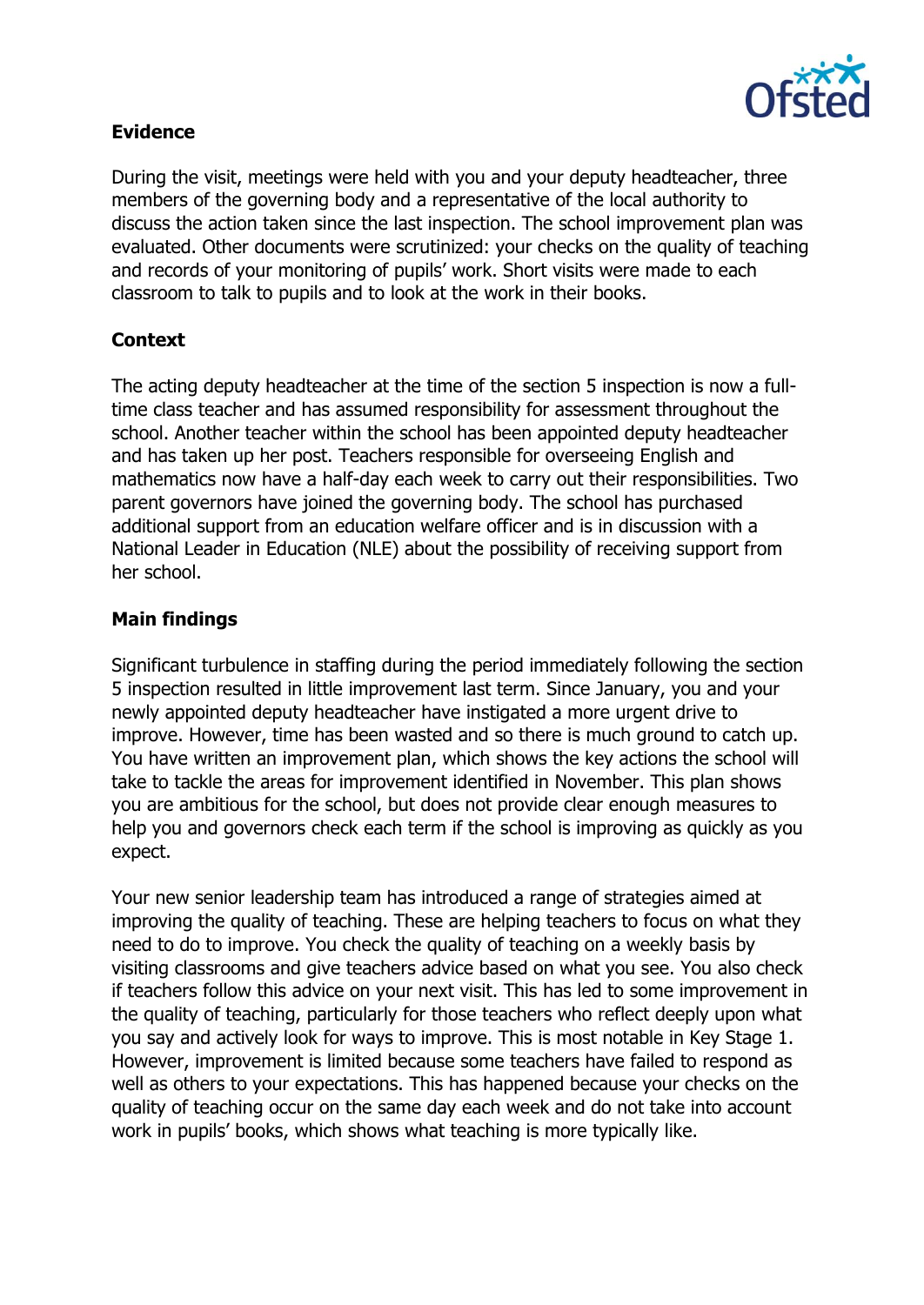

You have, rightly, focused on improving the contribution to improvement made by teachers responsible for English and mathematics. You have ensured these teachers now have more time to carry out their role. As a result, they are better placed to support you in gathering information about the quality of teaching and pupils' achievement in the subject for which they are responsible. This also gives them more time to support other teachers to improve the way they teach some aspects of English and mathematics. Thanks to the support given, teachers are now more confident in planning opportunities for pupils to use their knowledge of number beyond mathematics lessons. Additionally, the teaching of phonics (letters and the sounds they make) has improved, so pupils are able to use this knowledge more effectively to help them read and spell new words. However, there are limitations to the impact of these leaders because some lack confidence in the extent to which they can support colleagues in accelerating pupils' progress as much as is needed to ensure achievement becomes good.

The governors spoken to during this inspection demonstrated a strong commitment for the school to improve. They challenge you about aspects of the school's work, including achievement for individual pupils. Since the inspection, governors have used a checklist to help them identify key actions to help them be more effective. They know that improvement needs to be much quicker and understand that an external view would benefit the governing body in its drive to move forwards.

Ofsted may carry out further visits and, where necessary, provide further support and challenge to the school until its next section 5 inspection. During the inspection, it was agreed that you will send HMI copies of your reports to the governing body and updated information about pupils' achievement each term.

# **External support**

The recently appointed local authority school improvement adviser has provided an increased level of challenge, particularly with regard to the achievement of different groups of pupils. His support to governors has given greater clarity to the process of managing your performance as headteacher. The local authority challenges you, appropriately, to demonstrate evidence of improvement each half term at Project Board meetings. Support from a learning and teaching adviser, aimed at improving progress in writing at Key Stage 1, is so newly established that it is not yet possible to judge impact. Training given to governors has deepened their awareness of what kind of information they require to form an accurate picture of the school's strengths and weaknesses. The local authority has identified, correctly, that additional support is needed to ensure the rate of improvement increases. You are in discussion with an NLE about what support you might access from her school.